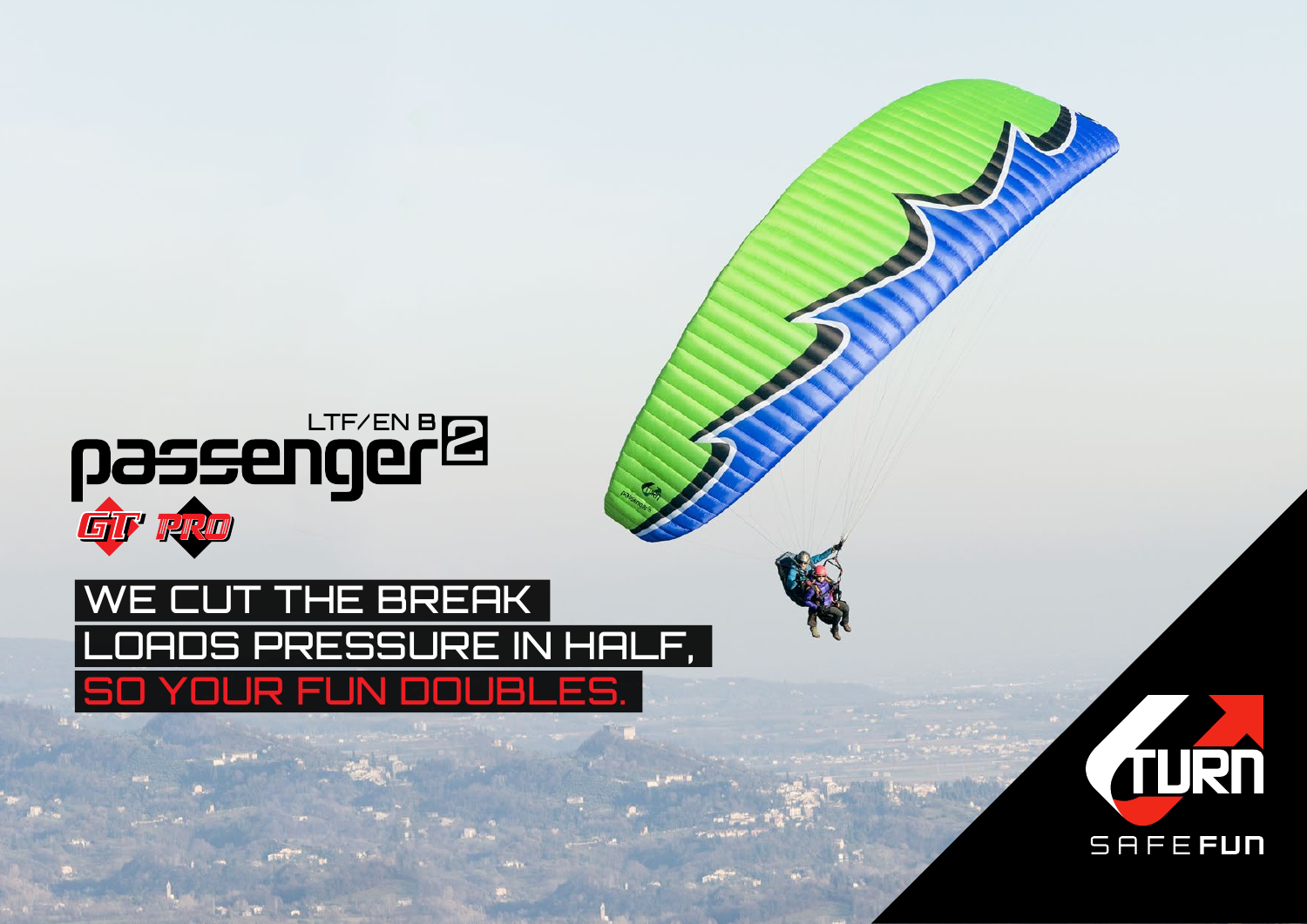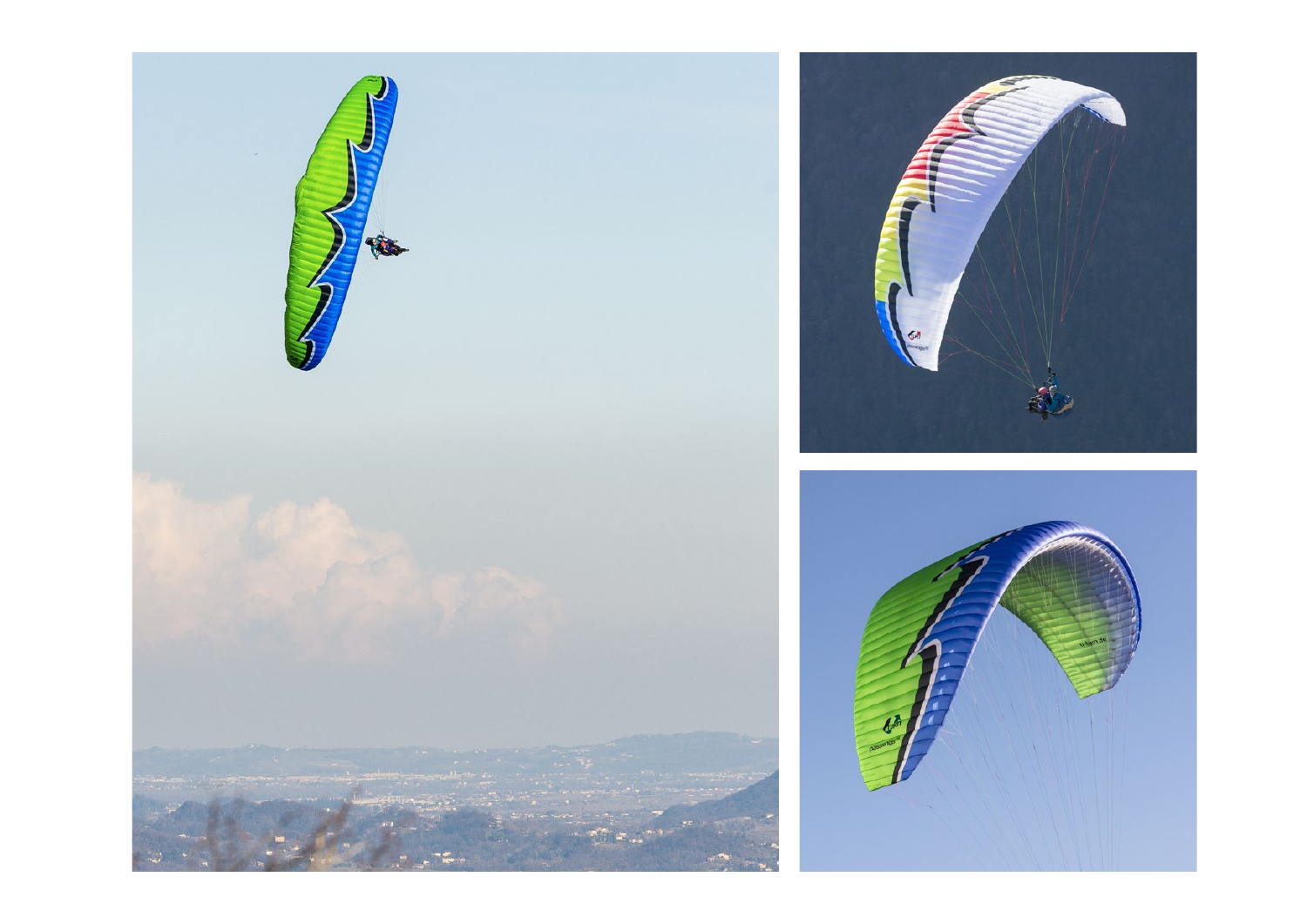## **PASSeNGER 2** Handling to the power of two

It's time for a new interpretation of flying tandem. The PASSENGER 2 brings the agile solo handling to the two seater class for the first time – high turn propensity with low control pressure are making the PASSENGER 2 a very efficient work tool for every tandem pilot. The PASSENGER 2 combines high performance with highest safety and is putting the fun in flying first. The advanced two seater is available in two configurations as GT or Pro version.

The PASSENGER 2 is newly designed from scratch. Much value was placed upon the first class handling, which is clearly noticeable through the low control pressure. The double seater reacts precise and without any delay to the smallest control pulses and is therefore easily steered into curves. Therefore it can easily happen that you forget you are flying a tandem right now. Although the

The PASSENGER 2 is aimed at all tandem pilots who are looking for a highly developed two seated wing from the newest generation. Agile handling combined with performant glide- and rise features are easy on the resources of the pilot on cross country flights for two.

PASSENGER 2 makes up for its surface area, when it comes to the performance the surface area has a double effect. The PAS-SENGER 2 is working very efficiently in the thermal lift and reliably transforms it into height. And even the glider stands solid in

turbulent air it facilitates precise feedback and a direct flight feeling. The sharknose is providing high stability and an extended inflow area. When it is about brining passengers in the air, passive safety has doubled priority. The canopy reactions looks accordingly moderate and very damped, that provides calmness in every situation.

Especially much value was put upon the outstanding starting features during the development. Even at zero-wind the PASSENGER 2 fills itself, fast and without any effort and rises over the pilot in a controlled fashion. The low take off speed and a surprisingly short start run are offering a stress free start even with demanding passengers. But also during the landing the outstanding slow-flight features convince combined with the high performance potential of the wing for very good flair characteristics. So the landing will be simple with the PASSENGER 2.

Chief designer Ernst Strobl equips the PASSENGER 2 with various constructive innovations. The PPN and the sharknose are providing a higher profile fidelity alongside the cell opening. Elaborate calculations of the ballooning in combination with the optimized pre-tensioning of the wing are ensuring the perfect flow around the profile. The High Pressure Crossport Design (HPCD) provides an ideal cross aeration of the crossports and ensures a balanced internal pressure in the whole wing. In the rear part of the wing Miniribs and the Break (ßACHTUNG DA HAST DU IM DEUTSCHEN EINEN TIPPFEHLER DRIN) Gathering System (BGS) are providing an efficient force transmission of the brakes. The riser is equipped with an innovative trimmer system. The effective system prevents the warping of the profile, through not only accelerating the D and C level, but also the B level is being changed in relation to the angle of attack. Through that the form of the profile is being maintained, which leads to better gliding. On the D-riser a special clamping device is mounted, which allows the pilot to fixate the brake lines in any position. Therefore even in turbulent conditions, you can take care of the passenger. A separated A-riser offers an easy way for doing Big Ears.

Low weight of the canopy with high durability – that is what the intelligent material mix and the high quality processing of the new PASSENGER 2 promises. The top materials Dokdo 30 and Dokdo 20 are providing a low weight at high abrasion resistance. At the PRO version the specifically developed PX40 material from the acro area is used. The extreme resistance to abrasion and tearing is especially noticeable during the return on investment of professional tandem companies.

The PASSENGER 2 is covering a high weight range for a start weight from 140 kg up to 230 kg for one and two seated flying. The PASSENGER 2 is available in the versions GT and PRO. Both versions have the LTF/EN B certification.

Arrange your test flight and experience a new interpretation of tandem! For more information visit www.u-turn.de